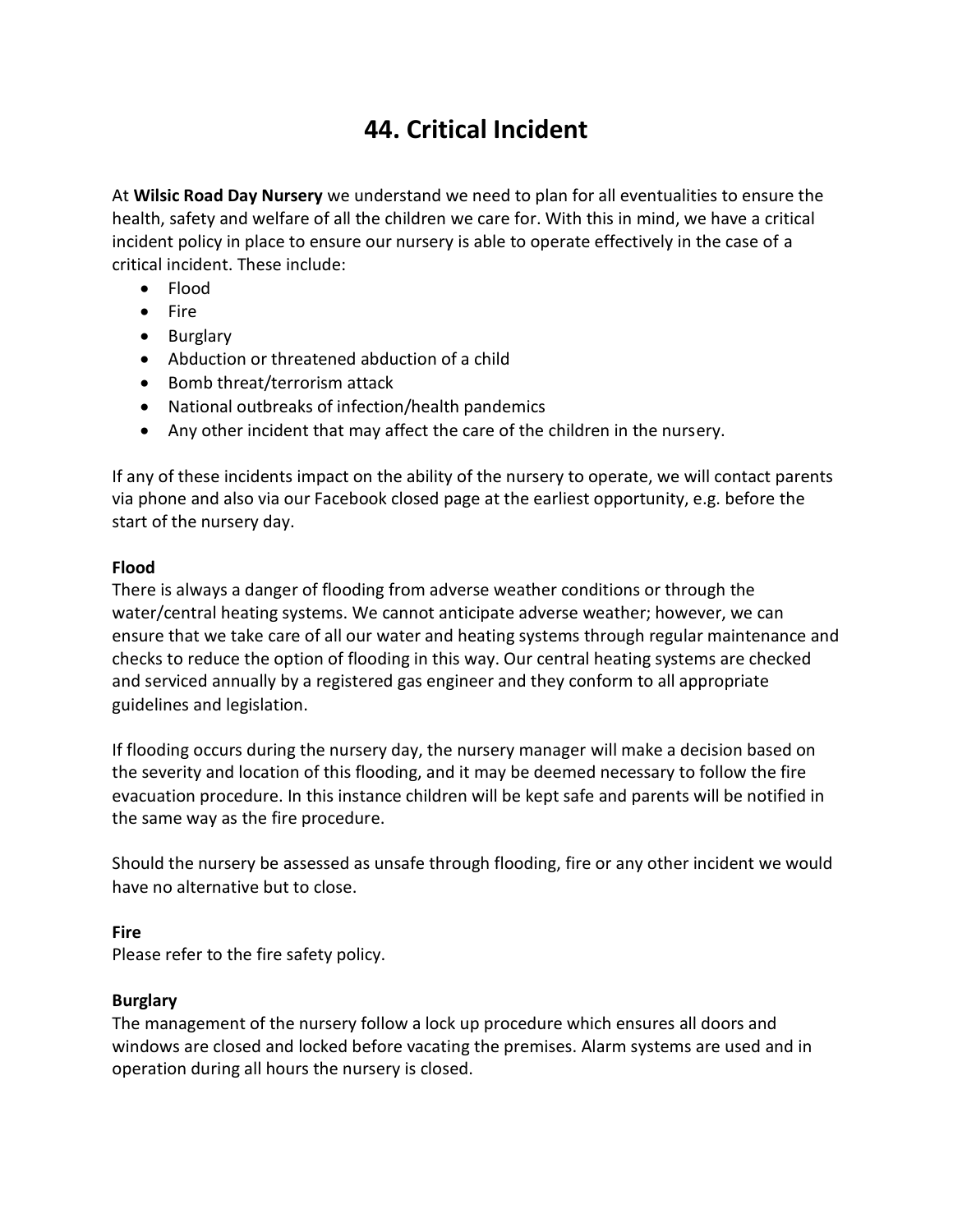The manager will always check the premises as they arrive in the morning. Should they discover that the nursery has been broken into they will follow the procedure below:

- Dial 999 with as many details as possible, i.e. name and location, details of what you have found and emphasise this is a nursery and children will be arriving soon
- Contain the area to ensure no-one enters until the police arrive. The staff will direct parents and children to a separate area as they arrive. If all areas have been disturbed staff will follow police advice, including following the relocation procedure under flood wherever necessary to ensure the safety of the children
- The manager on duty will help the police with enquiries, e.g. by identifying items missing, areas of entry etc.
- A manager will be available at all times during this time to speak to parents, reassure children and direct enquires
- Management will assess the situation following a theft and ensure parents are kept up to date with developments relating to the operation of the nursery.

# **Abduction or threatened abduction of a child**

We have secure safety procedures in place to ensure children are safe while in our care, including safety from abduction. Staff must be vigilant at all times and report any persons lingering on nursery property immediately. All doors and gates to the nursery are locked and cannot be accessed unless staff members allow individuals in. Parents are reminded on a regular basis not to allow anyone into the building whether they are known to them or not. Visitors and general security are covered in more detail in the supervision of visitor's policy.

Children will only be released into the care of a designated adult; see the arrivals and departures policy for more details. Parents are requested to inform the nursery of any potential custody battles or family concerns as soon as they arise so the nursery is able to support the child. The nursery will not take sides in relation to any custody battle and will remain neutral for the child. If an absent parent arrives to collect their child, the nursery will not restrict access **unless** a court order is in place. Parents are requested to issue the nursery with a copy of these documents should they be in place. We will consult our solicitors with regards to any concerns over custody and relay any information back to the parties involved.

If a member of staff witnesses an actual or potential abduction from nursery we have the following procedures which are followed immediately:

- The police must be called immediately
- The staff member will notify management immediately and the manager will take control
- The parent(s) will be contacted
- All other children will be kept safe and secure and calmed down where necessary
- The police will be given as many details as possible including details of the child, description of the abductor, car registration number if used, time and direction of travel if seen and any family situations that may impact on this abduction.